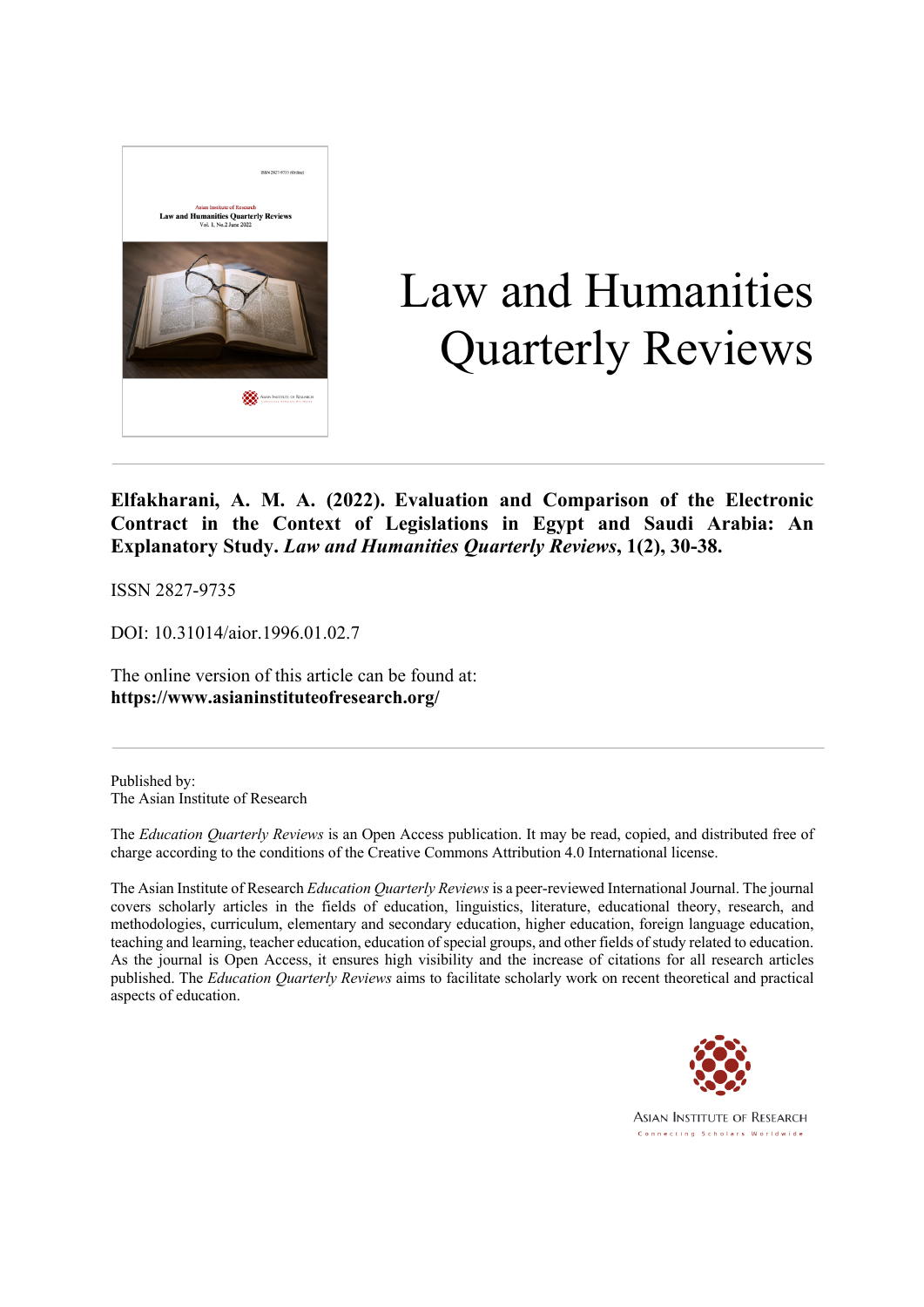

# Evaluation and Comparison of the Electronic Contract in the Context of Legislations in Egypt and Saudi Arabia: An Explanatory Study

Ashraf M. A. Elfakharani<sup>1</sup>

<sup>1</sup> Taif University, College of Sharia and Law, KSA. Email: fakharani@tu.edu.sa

#### **Abstract**

The pace of technological development today is such that the law simply cannot keep up. The reason not only being that legislating new technology requires an understanding of it to legislate it, but because the full potential and implications of new technology cannot be fully surmised without first observing its full applications. Legislation of technology is necessary to protect the public from various scams, frauds, and illegal activities, so that they may be financially and personally safeguarded. There is little evidence on how Arab countries address the challenges and risks inherent in e-commerce. The purpose of this paper is to examine the laws and regulations currently in place in Egypt and Saudi Arabia regarding electronics and associated properties. More specifically, the study examines the e-contract laws in Egypt and Saudi Arabia to construct an explanatory theory regarding the legislative process relating to online transactions. The study presents original ideas that are sequential within the suggested framework that will assist in and contribute to knowledge and policy development.

**Keywords:** Electronic Contract, E-Contract, Egypt E-Contract Laws, Saudi Arabia E-Contract Laws

#### **1. Introduction**

Technological development and its wide application in various fields have likely become part of daily life, to which this progress, its use among people in general and commerce. Furthermore, these developments have led to the need to legislate on such uses and to develop conditions and guidelines to prevent customers from becoming victims of electronic fraud and scams, to condemn such activities, and to set out clear terms and conditions to make them legal. The electronic contract does not differ in its structure, summary, nature, and content from an ordinary contract, so its guiding principles are intended to establish the general contractual scenario's principles.

The Internet creates Click-wrap contracts (some of which are called "click-through"; "click and acknowledge"; and "web-wrap"). Sometimes an end-user can download a product or an electronic substance simply by "clicking and acknowledging" the perpetual license. In many cases, it is necessary to know this term to ask for online help or buy a distinctive product. Online customers are familiar with screens that show reasonable terms and conditions and require the click of the "Confirm" button before they can organize those goods, make administrative purchases, or obtain data. The online customer must accept the offer's details by directly mentioning it - regularly clicking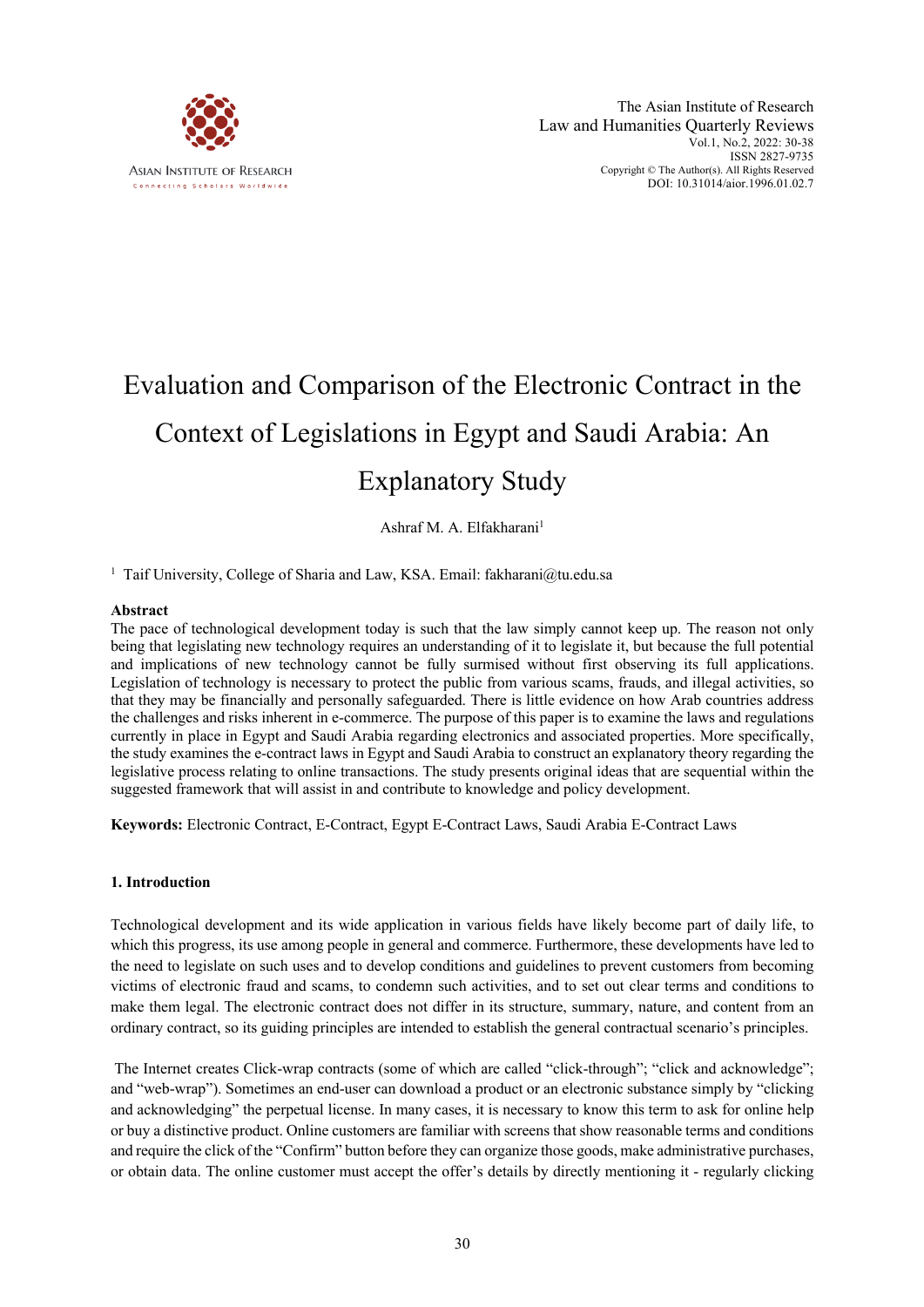the "Accept" or "Confirm" button. It is generally impossible to register in paper form, and an online customer ID (electronic or paper) is not usually required (Ali, 2015).

The research provides original knowledge regarding the state of e-contract laws in Egypt and Saudi Arabia. The study aims to explore the current legal framework regarding electronic contracts to identify the weaknesses and offer suggestions for improvement. The findings of the paper will prove useful for government policymakers in Arab countries to improve the e-contract laws to promote electronic transactions in the respective countries.

#### **2. Research Problem**

According to Grove, Gray, and Burns (2014), a research problem refers to an area of concern regarding which there is a gap in the literature.(Burns, Grove, 2010) After reviewing the literature, it was found that there is no current literature that comprehensively examines and critiques the nature of e-contract laws in Arab countries.

#### **3. Research Purpose**

Grove et al. (2014) state that the research purpose often follows the problem statement that is developed based on the research problem. The purpose of the research studies is to critically examine the nature of e-contract laws in Egypt and Saudi Arabia. The paper explores the epistemological basis of an electronic contract in Arab countries with traditional ruling regimes. It aims to not just describe the current e-contract laws but also make recommendations on how the legislative framework regarding electronic contracts can be improved in Arab countries.

According to Hesse-Biber (2012), our values and beliefs affect the interpretation and understanding of the research. (Hesse,2012) In this respect, the main aim of the research study is to objectively reflect reality without any biases in interpreting the laws.

#### **4. Methods and Analysis**

Selecting the right research design is important to create the necessary foundation for scientifically based research (Henson, Wiliams, 2010). The qualitative research method has been used that looks at the big picture in an attempt to explain the context of the study (Dobrovolny, Fuentes, 2010). The explanatory theory has been used as a framework for qualitative analysis to understand the legislation regarding e-contracts in Arab countries. This methodology is selected for the study since there is little information about the topic and thereby the aim is to uncover the inherent process related to the substantive area of inquiry.

#### **5. Discussion**

# *5.1. Section I: Definitions of E-contract*

As stated in the second article of the "*UNCITRAL Model Law on Electronic Commerce, Electronic Data Interchange (EDI)*" (Richter, 2010), electronic contract (or e-contract) is the electronic exchange of data from one computer to another using an appropriate data structuring standard. The "*UNCITRAL Model Law on Electronic Commerce*" provides that the above-mentioned separation tests may be used for all electronic data, including data on orders and various business transactions, where the identifier of the electronic contract for this law is an agreement assigning joint recognition among the parties using the predefined strategies set out in Articles 2 and 2b (Richter, 2010). Many legal advisers have condemned the Single Law on Electronic Commerce adopted by the United Nations Commission on International Trade Law because it does not distinguish between contracts concluded by electronic means but recognizes the methods used in them.

The Electronic Transactions Protection Law of 2007 (1428H) in Saudi Arabia defines an e-contract in the first article as, "Any exchange, communication, contracting or other procedure, performed or executed, wholly or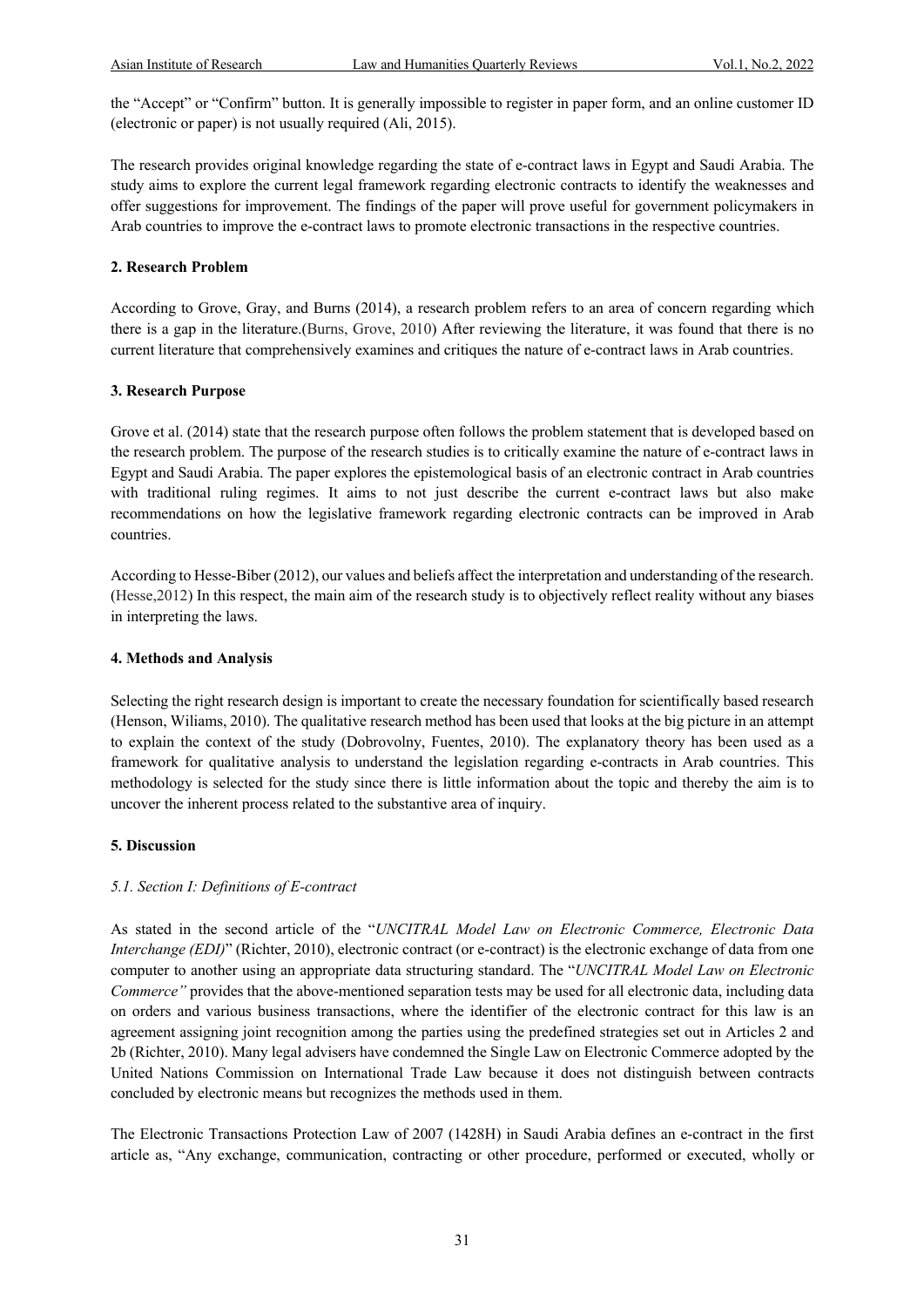partially, by electronic means." Electronic technology is defined as one based on electromagnetic, electrical, optical, or similar capabilities.

The purpose of the Electronic Transactions Protection Law of 2007 as stated in Article 2 is to create a unified legislative framework for e-transactions and the related e-signatures. The legislation was passed to assist the public and private sectors in the verification and authentication of e-contracts to ensure the integrity and credibility of digital signatures, records, and transactions. Another aim of the Saudi e-contract law is to promote electronic transactions and the use of signatures both locally and internationally in different sectors of the economy including medicine, commerce, government, education, and e-payments. The introduction of the law also aims to remove challenges related to the implementation of electronic transactions by preventing abuse and fraud.

In comparison, there is no definition of an e-contract in Egyptian law, but an electronic signature could prevent this lack of definition. Article 147 of the Civil Code has been stating: "*A contract is a right of the parties to the contract, the so-called sunt servanda"* (Metwally, 2013) As the electronic contract is considered to be a kind of contract; it will be governed by the article mentioned above. However, as we can see, this article has been defined to ensure legal certainty and follows a global approach, since the electronic contract has won one of the most important agreements, both at the level of neighbouring countries and worldwide.

Some lawyers in Egypt have defined the electronic contract as "a contract in which a joint offer and acceptance is reflected in an international network of open correspondence at a distance and by visual and hearing means as a result of the interaction between the offeror and the offeree of the offer", but this definition is incomplete, as it does not reveal the effects of the offer and acceptance, the legal consequences, the creation of contractual obligations and the concrete form in which the contract should be audible and visible. This definition defines the identity of an electronic contract when the form in which the contract is concluded by agreement is similar to that of an ordinary contract and produces legal effects but differs from the form in which an electronic contract is essentially concluded by computer or other means of communication, unlike an ordinary contract which is essentially based on an agreement.

# *5.2. Section II: Contracts Excluded from E-Contracts Laws*

The Saudi Arabian Electronic Transactions Protection Law of 2007 identifies contracts that cannot be concluded electronically. Article 3 of the e-contract specifically states that transactions related to real estate property deeds and personal status law such as wills are excluded from the e-contract law. But it is also stated that such transactions will be allowed if the authorities that oversee these transactions approve of the electronic form of these contracts subject to the fulfilment of conditions laid by the said authority in coordination with the Ministry of Communications and Information Technology in Saudi Arabia.

The Egyptian legislator, in "Law No 15 of 2004" (Blythe, 2014) on electronic signatures unlike the Electronic Transactions Protection Law of 2007, does not specify which contracts may be concluded by electronic means. The legislator states that electronic documents have the same evidential value as ordinary documents, in accordance with Article 15 of that law: "*Both electronic works and electronic documents shall have the same authenticity and the same degree of authenticity," provided that the technical and professional standards are met."* (Gebba, Roshday, Mohamed, 2012)

In any case, with the functional application of the above-mentioned articles, we will, unfortunately, find that some agreements cannot be agreed upon electronically, as they have enormous legal consequences. Contracts that cannot be negotiated electronically include marriage contracts, acts of donation, wills and adoptions, maritime mortgages, rights of registration and seizure of property, judgments, and court orders, and trial documents.

# *5.3. Section III: E-Contract Authentication*

As per Article (14) of Chapter Four: Electronic Signature of the Saudi Arabian Electronic Transactions Protection Law of 2007, the users of the contract must exercise due diligence in verifying the authenticity of the electronic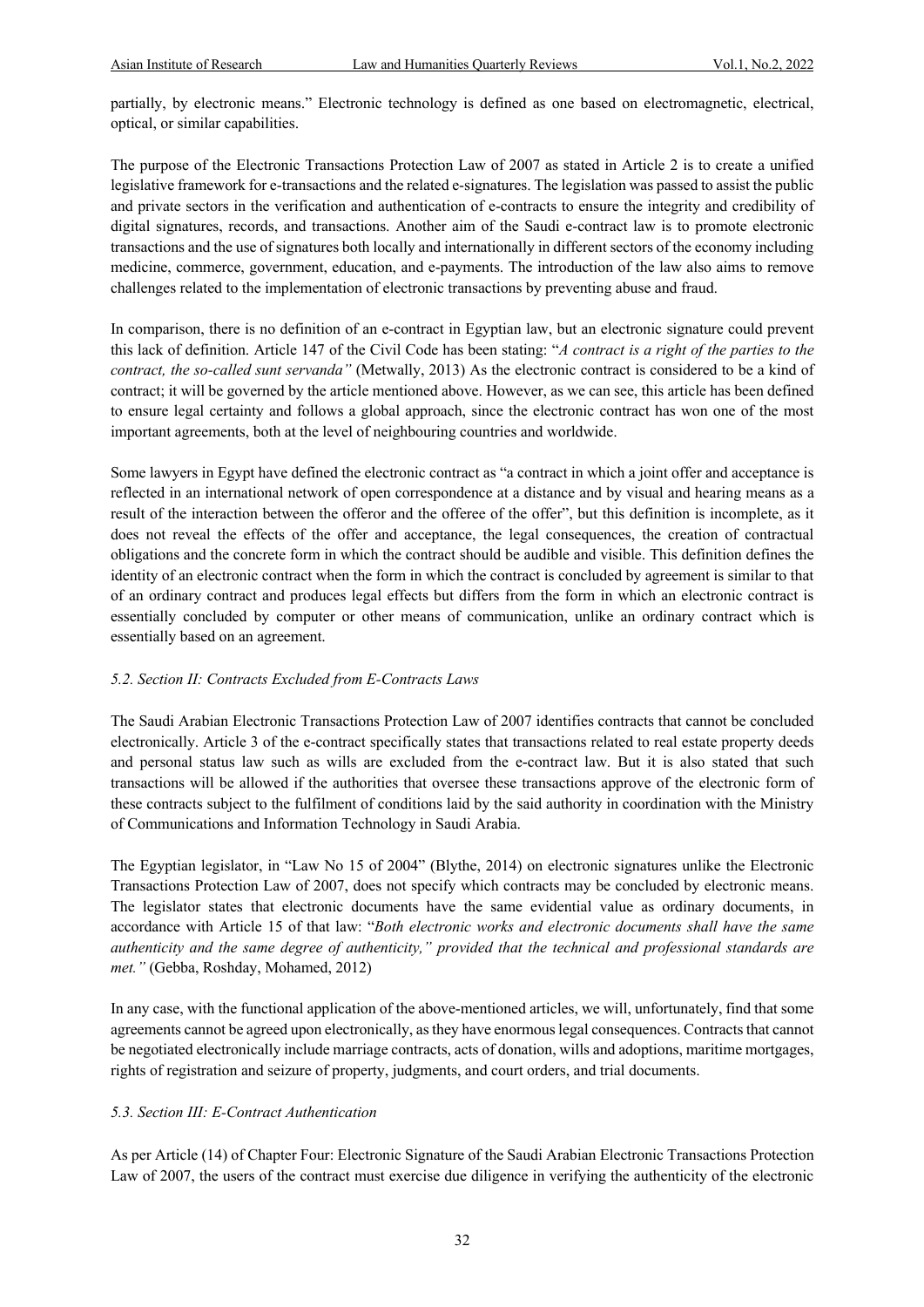signature through electronic signature verification data. Article 1 of the Saudi law regarding e-contracts specifies that the electronic signature date verifies the identity and confirms the approval of the electronic transaction, and also detects any changes in the transaction after signing by the parties involved in the said transaction.

Article 1 of The Saudi Arabian Electronic Transactions Protection Law of 2007 also clarifies that a digital certificate provided by a certification service provider verifies the signature verification data that authenticates the identity of the person electronically signing the contract.

The Digital Certification is carried out by the Saudi National Center for Digital Certification. The organization carries out electronic certification services in conformance with the Model Law on Electronic Signatures 2001. The center goals include managing public key infrastructure (PKI) for electronic signatures and ensuring data integrity related to digital signatures (Gov.SA). The national center for digital certification is part of the Ministry of Communications and Information Technology.

In Article 10 of the Saudi Electronic Transactions Law, offer and acceptance of e-contracts are allowed through the electronic medium that makes the contract valid and the enforceability of the contract cannot be denied. Moreover, the law allows the contract to be carried out through automated electronic data systems. While the law has not specifically defined automated electronic data systems, an automated system refers to a system that can manage tasks automatically (IGI Global) i.e. without human interaction.

Article 6 of the Saudi Arabian Electronic Transaction Law specifically states that electronic records should be stored in a form that was generated so long as the identity of the person can be verified. Moreover, the law also states that the electronic transaction record should be stored in a manner that will allow future reference and use. The condition for the electronic record to be considered valid and original, the document should include the date and time of the document has been sent and received.

In contrast, there is no clear definition of electronic authentication of contracts in Egyptian law, but this definition is considered from a different perspective, which can be defined as the authentication of an electronic signature, meaning that the signature is electronic if the electronic method is used. An electronic signature, as defined in Law No. 15 of 2004, Electronic signature is a letter, number, character, or another form that is unique and easily identifiable by the applicant. In order for an electronic signature to be duly authenticated, it must meet all the conditions established in article 18 of the aforementioned law:

- Must be uniquely formed, which can be easily distinguished and determined from multiple signatures. The signer must be then identified easily to avoid more confusion;
- The signer must be dominant over the electronic mean of signature; the e-signature should be clear, easy to change, amend or modify the electric document

Egyptian law regulated electronic contracts and signatures in 2004 under the "*Electronic Signature Law No. 15 of 2004"* and its implementing "*regulation No. 109 of 2005"*. This law provides that the "*ITIDA (Information Technology Industry Development Agency)"* is in charge of all matters related to electronic agreements in Egypt, among others:

- Issuance and renewal of the necessary licenses to provide electronic signature services and other electronic exchange and information technology activities in accordance with the applicable laws.
- Establishment of electronic signature standards/criteria to verify the technical characteristics of electronic signatures.
- Receive complaints related to electronic signatures, electronic exchange, and information technology activities; take the necessary measures in this respect.

The Act applies essentially the same rules on material documents and signatures to electronic types of such documents and signatures, as Article 14 states that "in the context of commercial and administrative trade, electronic signatures are as decisive as signatures as "*Evidence Law in the civil and commercial articles*" (Hemdani, 2003), the same is stated in "*Article 15"* with respect to composition and written electronic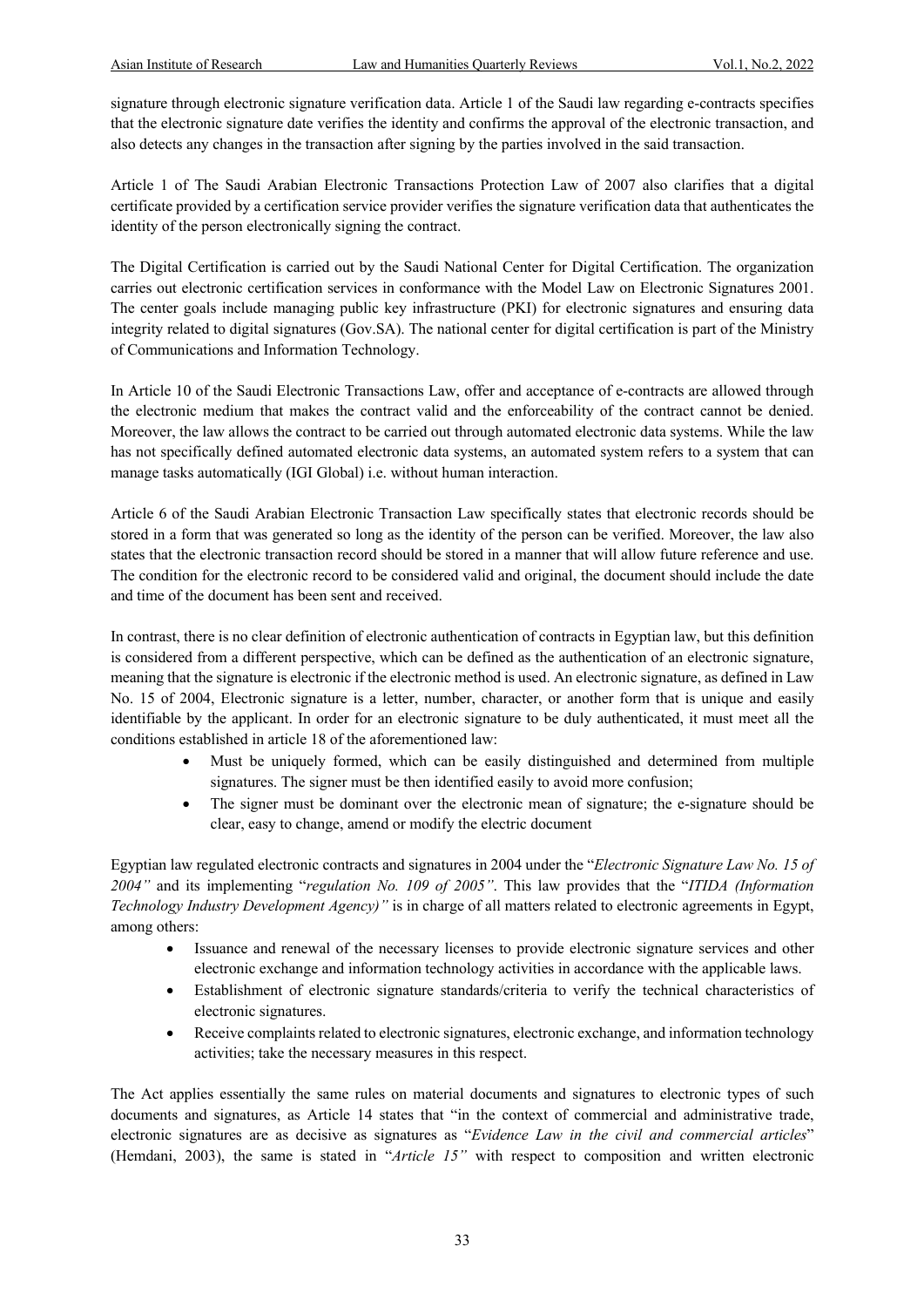communications having the same conclusive effect as composition, formal and informal communications, the law and its implementing rules have the same conclusive effect on the burden of proof as to the following:

As set out in Article 18, it must be accepted that electronic signatures, typing and written, electronic communications are accompanied by electronic signatures (Marathe, 2012):

- The electronic signature belongs solely to the signatory
- The electronic medium is exclusive to the signatory.
- The possibility of detecting changes or exchanging data in an electronic message or an electronic signature

However, appropriate technical checks will be carried out in accordance with Article 8 of the implementing rules: (a) The date and time of the electronic components or formal and informal electronic documents must be technically accessible. Such availability must be achieved by means of a separate electronic storage system that is not subject to the control of the compiler of these repositories or documents or collections (Alsahouly, Ibrahim, Rashid,2012).

(b) The identification of the source of an official or unofficial deposit or document in electronic form and the extent to which its author has control over that source and the means used to produce it should be technically accessible

(c) If the official or unofficial electronic compilation or documents are created and supplied without human intervention, most, or all of the documents are completed after a period of time and date of their creation and if they have not been compromised

The Egyptian *Electronic Signature Act* states that a customary signature is not required for the conclusion of a legal contract, contracts are considered essential if persons have the legal capacity to conclude a contract (this can be done by oral, electronic, or de facto summons, Articles 89 and 90 of the Egyptian Civil Code and Article 69 of the Egyptian Commercial Code). In addition, article 14 of the Egyptian Electronic Signature Law states that contracts cannot be refused because they are essentially electronic. However, these contracts may require additional evidence to be confirmed in court and certified by local authorities. According to articles 14 and 15 of the Electronic Signature Law, electronic signature agreements can be used to transmit such documents in electronic form.

Despite the existence of the "*Electronic Signature Act"* (Ghoneim, 2011) and the rules governing its implementation, there are gaps in the Act with regard to specific aspects of the electronic exchange, decisions on the subject, the obligation to collect data, the burden and methods of proof, data protection and certain other specifications that need to be regulated. This required the adoption of a new law regulating the aspects discussed and examined from 2018, as announced by the "*Minister of Communications and Information Technology and the President of the Central Telecommunications Offi*ce (Blythe, Stephen, 2014). The law requires the cooperation of many agencies, including the Ministry of Finance, Ministry of Trade and Industry, the Customs Office, the Consumer Protection Office, the National Association of Postal Organizations, commercial banks, the Central Bank, etc.

In addition, thanks to Russian-Egyptian cooperation, the Egyptian legislation is working on a new "*Cyber Security Law*" (Blythe, Stephen,2014). This law describes the obligations of persons who control data and information and establishes rules to ensure the security of their information space and the data, systems, projects, and networks it contains. In 2020 March, the Egyptian Court of Cassation presented a new rule on the use of electronic evidence. In this context, the Court decided that electronic evidence must be challenged and rejected for forgery, as served for in "*Egyptian law 25/1968* ("*Evidence Law"*).

There is no doubt that the use of technology in business has increased significantly in recent decades. The negotiation, implementation, and enforcement of contracts have been facilitated by the simple exchange of electronic messages, video conferences, electronic signatures, or the conclusion of electronic contracts.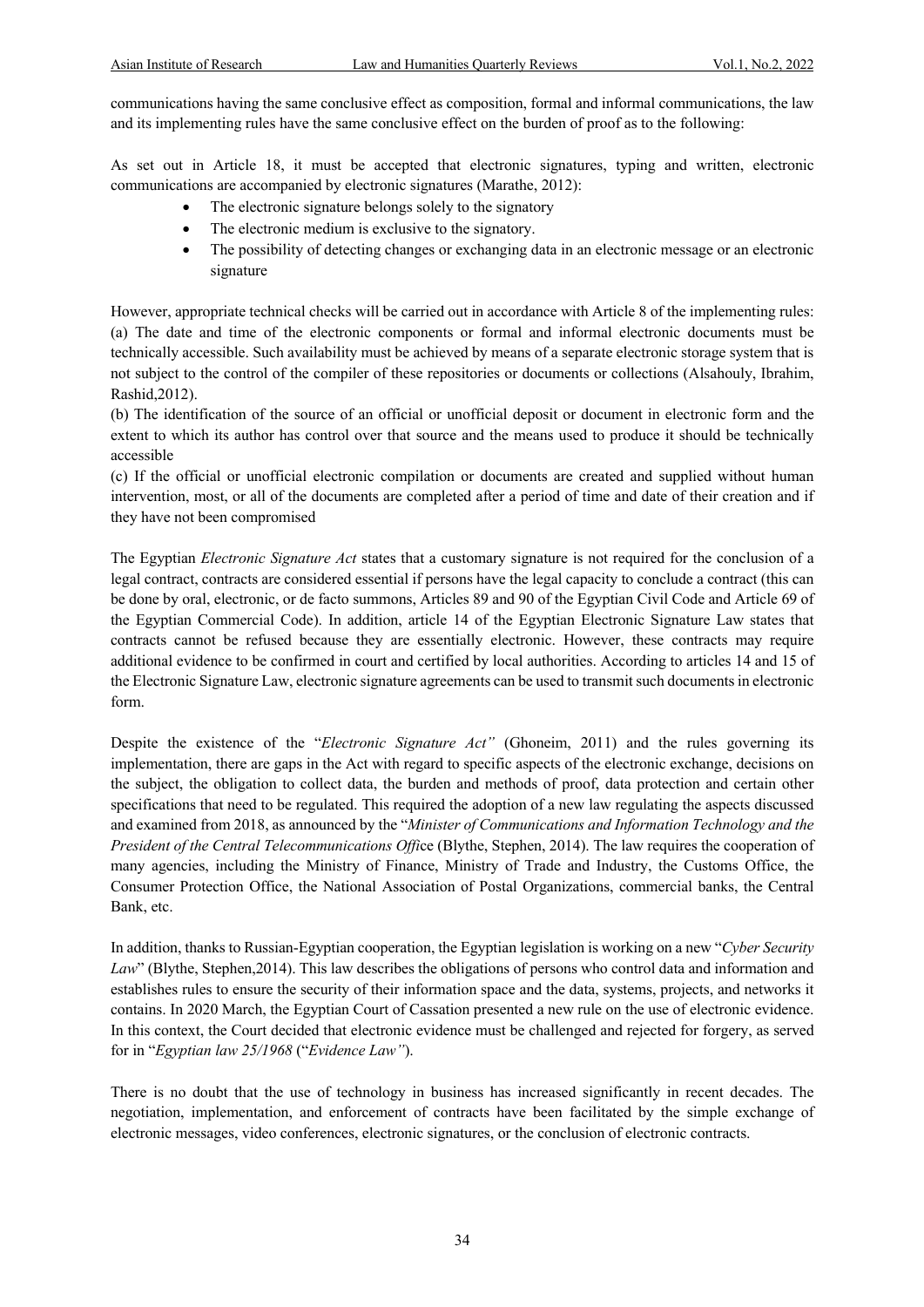However, a major problem for parties who conclude contracts in electronic form or who use electronic compositions or documents during the term of the contract is the extent to which these electronic means guarantee their rights in the same way as traditional written documents. In particular, parties may have doubts about the evidential value of electronic documents and designs in the courts of Egypt (Marathe, 2012).

Many legal systems have already fully controlled the use of electronic evidence and are constantly updating their rules to reflect the constant evolution of technology and the needs of users. Other countries, such as Egypt, are gradually trying to regulate this issue.

In 2004, "*Law 15/2004"* on Electronic Signature ("*Electronic Signature Law"*) was enacted, which, inter alia, introduces and regulates the use of electronic signatures. Most importantly, the Electronic Signature Act provides that electronic compositions and documents have the same evidentiary value as an official or private composition if they meet the conditions set out in article 18 of the Act. Thus, Article 16 of the Electronic Signature Act provides that a rewritten copy of a public administration electronic document is conclusive evidence, provided that the rewritten copy is the same as a public administration electronic document and that the public administration electronic document and the electronic signature are present in an electronic medium.

The wording of Article 16 is somewhat questionable and does not explain when "copies" of electronic documents would have evidential value (Ghoneim, 2011). This article seems to be more applicable to electronically signed documents than to electronic documents in general. To this uncertainty can also be added the amount of work done by agencies to facilitate the implementation of the Electronic Signature Act, in particular the Information and Communications Industry Development Agency (ITIDA).

Subsequently, in 2016, the Egyptian Court of Cassation issued a ruling interpreting "*articles 1 (b) and 15 of the Electronic Signature Law*" (Ghoneim, 2011). The Court concluded that all data created, recorded, stored, transmitted, or obtained by electronic or other comparable means must be treated as a relevant compilation having the same evidential value as any official or private compilation used in ordinary commercial or administrative transactions.

Based on this premise, the Court considered that the complaint submitted to the High Electoral Commission by electronic communication (pursuant to "*Article 45 of the Law on the Exercise of Political Rights No. 45/2014"*) is justified because the wording of this paragraph is so broad that it covers a wide range of compilations, whether they are traditional written documents, including the electronic correspondence.

#### **6. Legislative Frameworks of E-Contract Laws in Egypt and Saudi Arabia**

An important aspect that needs to be highlighted regarding the Saudi Arabian Electronic Transactions Rule does not mention any element related to sharia. Saudi Arabian government is one of the few Muslim countries to enact sharia (Islamic) law<sup>1</sup>. But the Saudi Arabian Electronic Transactions Rule of 2007 does not mention anything about the permissibility of the transactions in terms of sharia law.

Saudi Arabian laws are derived from *Al-Quran* (Muslim holy book) and *Sunnah* (prophetic sayings)<sup>2</sup>. But the electronic contracts were not in vogue during the advent of Islam. It is noteworthy to note that while the laws mentioned in *Al-Quran* and *Sunnah* are comprehensive covering various aspects of public and private life, they are not exhaustive in that they don't cover every aspect of life, particularly that have evolved later. The concepts of *Ijmah* (consensus) and *qiyas*(logical analysis) apply in a situation where there is no clear law in the main sources of Islamic laws. Indeed, that may be the reason that the Saudi Arabian Electronic Transactions Rule does not mention sharia or Islamic law in any of the Articles. The concept of *maslah* (public interest) also applies to

<sup>&</sup>lt;sup>1</sup> Article 1 of the Basic Regulation of the Kingdom of Saudi Arabia (1992).

https://www.constituteproject.org/constitution/Saudi\_Arabia\_2013.pdf?lang=en. <sup>2</sup> Article 1 of the Basic Regulation of the Kingdom of Saudi Arabia (1992).

https://www.constituteproject.org/constitution/Saudi\_Arabia\_2013.pdf?lang=en.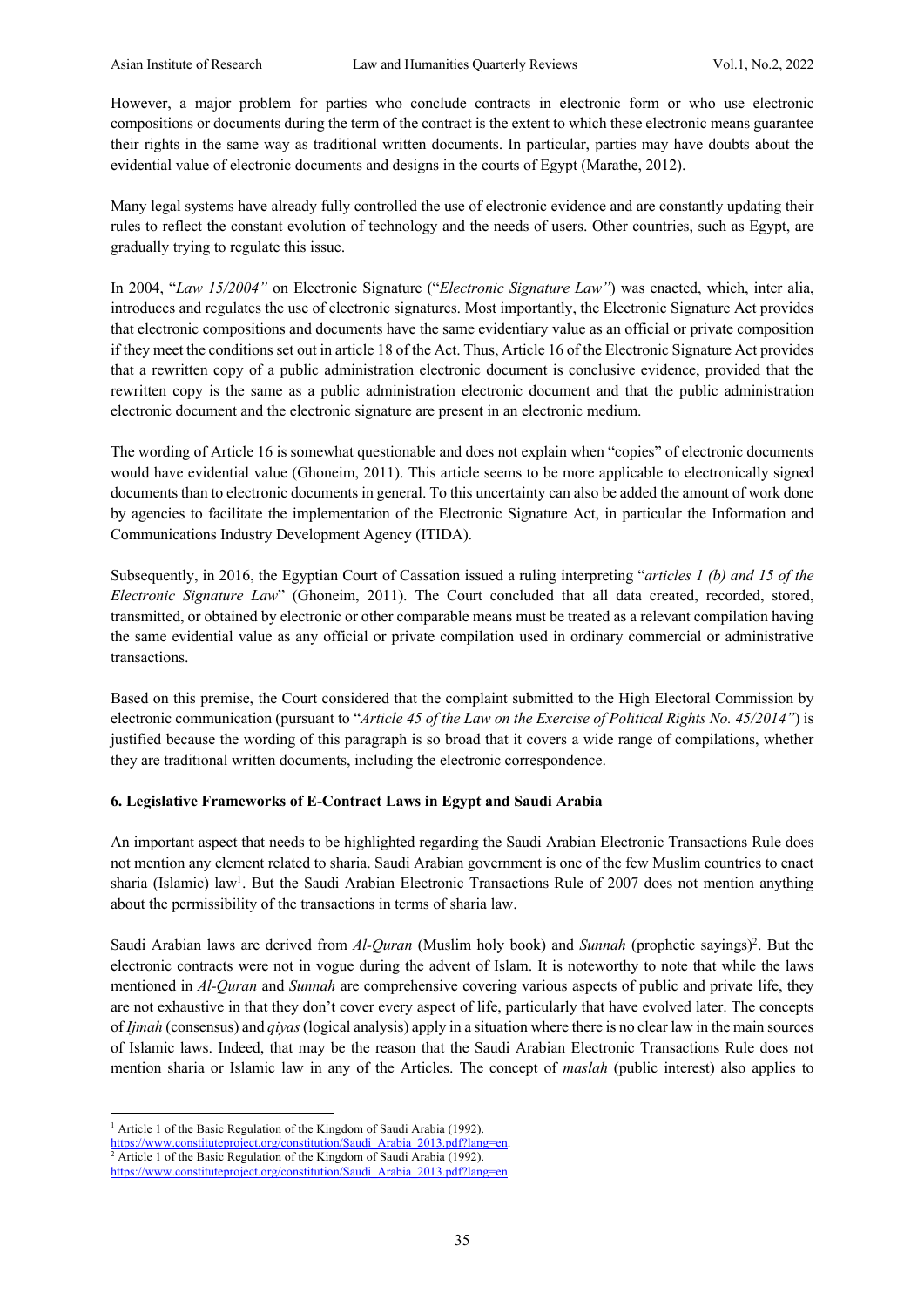electronic transaction law formulation in Saudi Arabia. According to Islamic scholar Al-Ghazali, the aim of *maslah*  is fivefold that includes protecting the five critical values viz religion, life, lineage, intellect, and property (Kamali, 2005). The Saudi Arabian e-contract law considers the protection of public interest in formulating the rules. Still, the sharia law in the country that applies to traditional commercial contracts also applies to e-transaction laws.

Contract laws in Egypt can be surmised for recent court rulings. In 2011 the Cairo Court of Appeal ruled that the Electronic Signature Law expressly provides that electronic works and documents have the same evidentiary value as other private or authoritative works and documents (as defined in the Evidence Law) if those electronic works and documents meet the requirements of the Electronic Signature Law and its implementing regulations. (Hemdani, 2003)

In addition, in 2015 the Cairo Commercial Court made use of an e-mail that was sent by the defendant to the plaintiff to establish the existence of a contractual relationship between the two parties. The Court held that the email was legal and admissible evidence in electronic form and rejected the defendant's claims that the e-mail could not constitute admissible evidence of the existence of a business relationship. (Alsahouly, Ibrahim, Rashid, 2012).

The Cairo Commercial Court based its judgment depending on the fact that (I) article 2(1) of the Egyptian Commercial Law No. 17/1999 ("the Egyptian Commercial Law") provides that commercial practices and customs must be applied in the absence of a legal text. Furthermore, article 69 of the Egyptian Commercial Law provides that commercial obligations may be proved by any means and not necessarily by a written [traditional] document; and (ii) the e-mail in question is a legitimate means of proof, as it meets all the requirements of article 8 of the old implementing rules (article 9 of the new implementing rules), since the defendant has never denied that the e-mail address used to send the e-mail belonged to the defendant's business operations.

Subsequently, in 2016, the Egyptian Court of Cassation issued a ruling interpreting articles 1(b) and 15 of the Electronic Signature Law. The Court ruled that any data created, recorded, stored, sent, or received by electronic or other similar means must be considered a legal document with the same evidential value as any official or private document used in a general, commercial or administrative communication. Based on this premise, the court considered that the scandalous submission in the form of electronic communication to the High Electoral Commission (under Article 45 of Law No. 45/2014 on Political Rights (law: Exercise of Rights)) is important because the wording of this paragraph is broad enough to cover a wide range of compositions, whether in the form of ordinary written documents or otherwise, including electronic communications (Ghoneim, 2011).

Recently, however, in 2019, Egyptian courts have taken several steps in the opposite direction. While the Evidence Act still does not mention the evidentiary value of correspondence between the parties, including the exchange of electronic correspondence, the Electronic Signature Act defines an electronic document and regulates its evidentiary value. The Court added that the Electronic Signature Act expressly provides that an electronic document cannot be admissible as material evidence if the requirements of the Electronic Signature Act and its implementing regulations are not met (Marathe, 2012).

#### **7. Conclusion and Recommendations**

The fact is technology is constantly evolving. The right time to initiate legislative reform is in the infancy of the technology. Trying to develop legislations when the technology has expanded can be a challenging task. The paper has shown that the current regulations regarding electronic contracts in Egypt and Saudi Arabia are not sufficient. The main shortcoming of the law is that they don't cover all aspects of the legality of electronic contracts. This creates uncertainty for the parties carrying out the electronic transactions. It seems that the e-contract laws in the respective countries are general statements regarding electronic contracts. They define the framework but don't go into sufficient detail regarding cryptography and other technologies that underlie digital transactions. The laws do not specifically describe what represents an offer in terms of electronic contracts. Moreover, they are unclear about the revocation of an offer. The location where the contract has been formed has also not been discussed in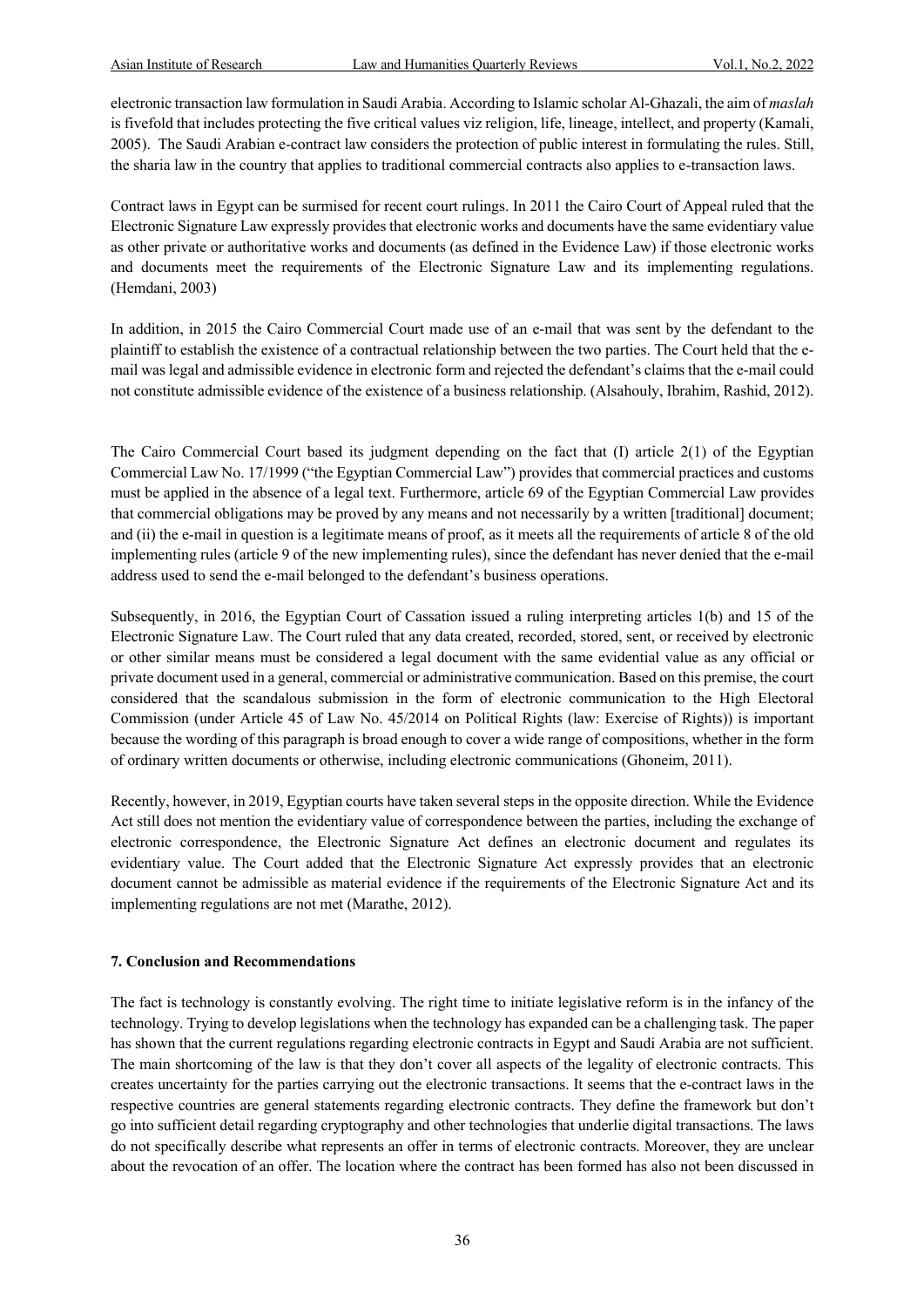detail. In addition, there is no mention of the security-related aspects such as using a secure medium, password protection, and other measures.

The laws regarding electronic contracts in Saudi Arabia are clearer and more specific as compared to Egyptian law. Egyptian law doesn't define an electronic contract at all. One way to rectify this lapse is to classify documents signed through a digital or electronic signature as electronic contracts. But there are no provisions According to Egyptian Law regarding authentication, verification, and storage of electronic contracts. Contrarily, the Saudi Arabian Electronic Transactions Protection Law of 2007 covers important aspects of the electronic contract including identity verification, authentication, and excluded contracts. The law requires a digital signature for authentication of the identity and approval of the electronic contract, and the signature can be verified by the digital certificate issued by a certification service provider. The law also clearly specifies that transactions related to personal status law and real property deeds are excluded unless the authority overseeing the legality of electronic contract in coordination with the Ministry. However, despite the Saudi e-contract law being more comprehensive as compared to the Egyptian law regarding electronic transactions, the Saudi Arabian laws don't cover many important security-related issues that arise due to the inherent risks of the internet.

The political and economic structure in some developing countries plays an influential role in the development of a comprehensive electronic contract law. The apparent difference between developing countries and modern industrial countries can be seen in dealing with electronic contract laws. The legal structure in Arab countries is conservative and slow in dealing with technological development, unlike modern industrial countries. Creating a law that encompasses every detail regarding electronic contracts requires coordination with the electronic trade bodies. It requires the government bodies to consult with international IT firms and security experts to develop a comprehensive framework for the legality and security of electronic contracts. Although the regulations regarding e-contract in Saudi Arabia was a big step, a lot more is needed to be done to remove uncertainties and risk regarding electronic contracts. There is a need for reforms to address the issues in both Egypt and Saudi Arabia regarding electronic contract legislation.

The legislative framework in the countries for electronic contracts needs to be strengthened as well. It is also important to consult with businesses to know about the uncertainties and risks in carrying your electronic transactions. The involvement of the government, IT sector, and businesses are critical for the development of a comprehensive framework for electronic contracts. The laws must be detailed that formulate rules for both Business to Business (B2B) and Business to Consumer (B2C) contracts.

The electronic contract laws in Arab countries particularly Saudi Arabia and Egypt are not reliable due to being insufficient. They are not consistent with the needs of the parties involved in electronic commerce. In exploring the Egyptian and Saudi Arabian laws, the thesis has shown that the lack of comprehensiveness of e-contract laws leads to uncertainty regarding transactions that are carried out through electronic means. The study has shown that there is inconsistency particularly in Saudi Arabian e-contract laws regarding the traditional contract laws that are based on Islamic principles and the electronic contract laws that seem to be secular in wording. Formulation of robust and consistent laws in Arab countries can bolster confidence regarding electronic transactions that will accelerate the rate of e-commerce in the respective regions.

#### **References**

- Ali, Y. H. (2015). The online electronic signature for the consumer. 홍익법학, *16*(1), 995-1016. http://doi.org/10.16960/jhlr.16.1.201502.995.
- Alsahouly, I., & Rashid, T. (2012). A closer look on the Egyptian e-commerce: A case study. *International Journal of Research in Management & Technology*, *2*(6), 1-7. http://citeseerx.ist.psu.edu/viewdoc/download?doi=10.1.1.660.494&rep=rep1&type=pdf.
- Article1 of the Basic Regulation of the Kingdom of Saudi Arabia (1992). https://www.constituteproject.org/constitution/Saudi\_Arabia\_2013.pdf?lang=en.